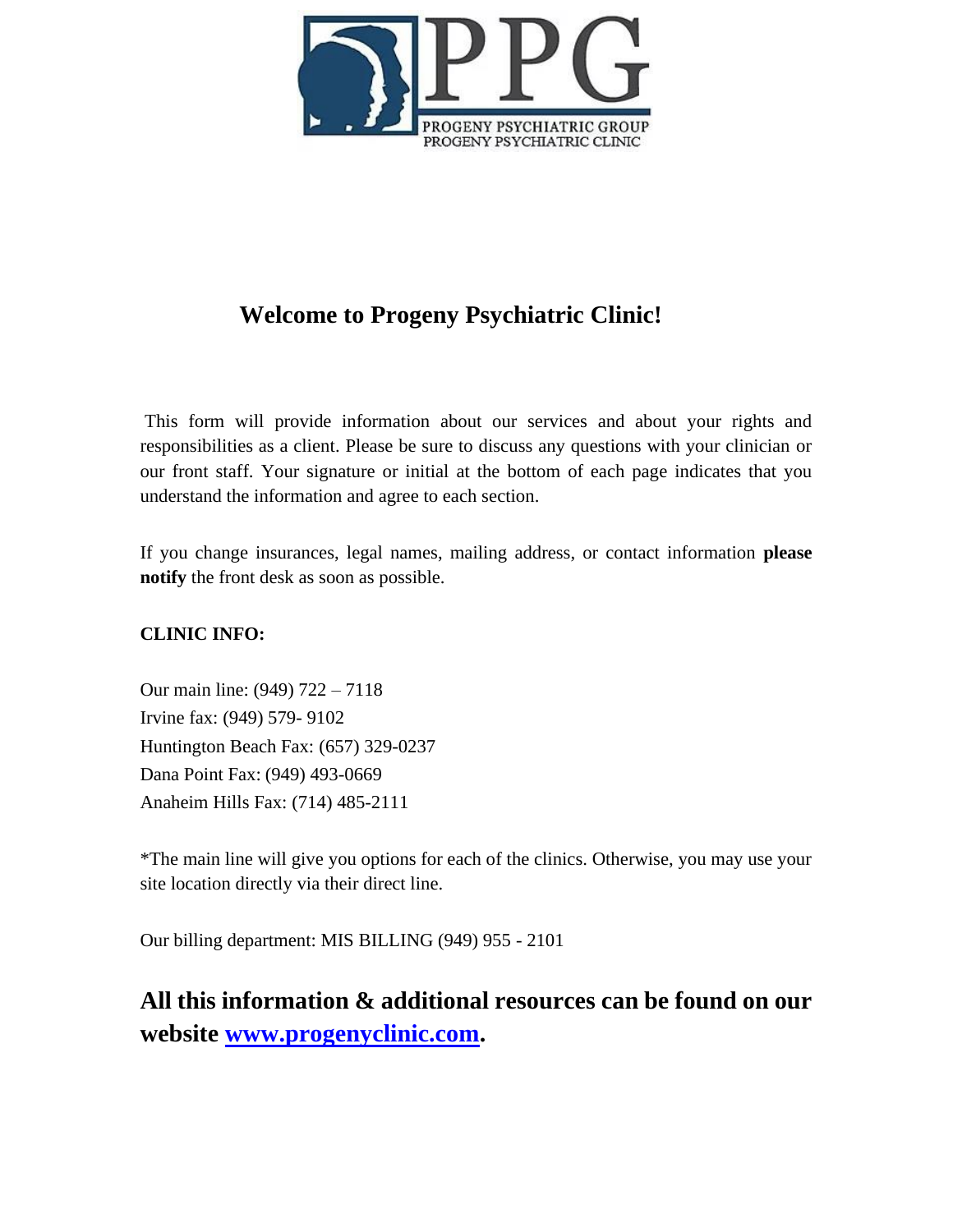

## *Consents*

#### **INFORMED CONSENT**

I understand that the information obtained in this evaluation is confidential and will not be released to any person or organization without my written permission. (*This release is available in our office or may be completed with any individual whom you wish to give such access, and then provided to us*.) The only exceptions to this policy are rare situations in which you are required by law to release information with or without my permission. These are: 1) if there is evidence of physical and/or sexual abuse of children or abuse to the elderly; 2) if you judge that I am in danger of harming myself or another individual; and 3) if my records are subpoenaed by the court. In the rare event of any of these situations, you would attempt to discuss your intentions with me before an action is taken, and you would limit disclosure of confidential information to the minimum necessary to ensure safety.

#### **PSYCHIATRIC EVALUATION CONSENT**

By my signature below, I acknowledge that I consent to a psychological evaluation by Progeny Psychiatric Clinic, that I have been informed of the policies regarding evaluations at the clinic and have read the 5 pages consent form as well the policies regarding late/cancellation and missed appointments; and I agree to all of the payment arrangements outlined in this form. I fully understand my rights and obligations as a client at the PPG and I freely agree to this assessment.

Signature Date Date (Please print name)

Signature/Relationship (If client is under age 18)

Date (Please print name)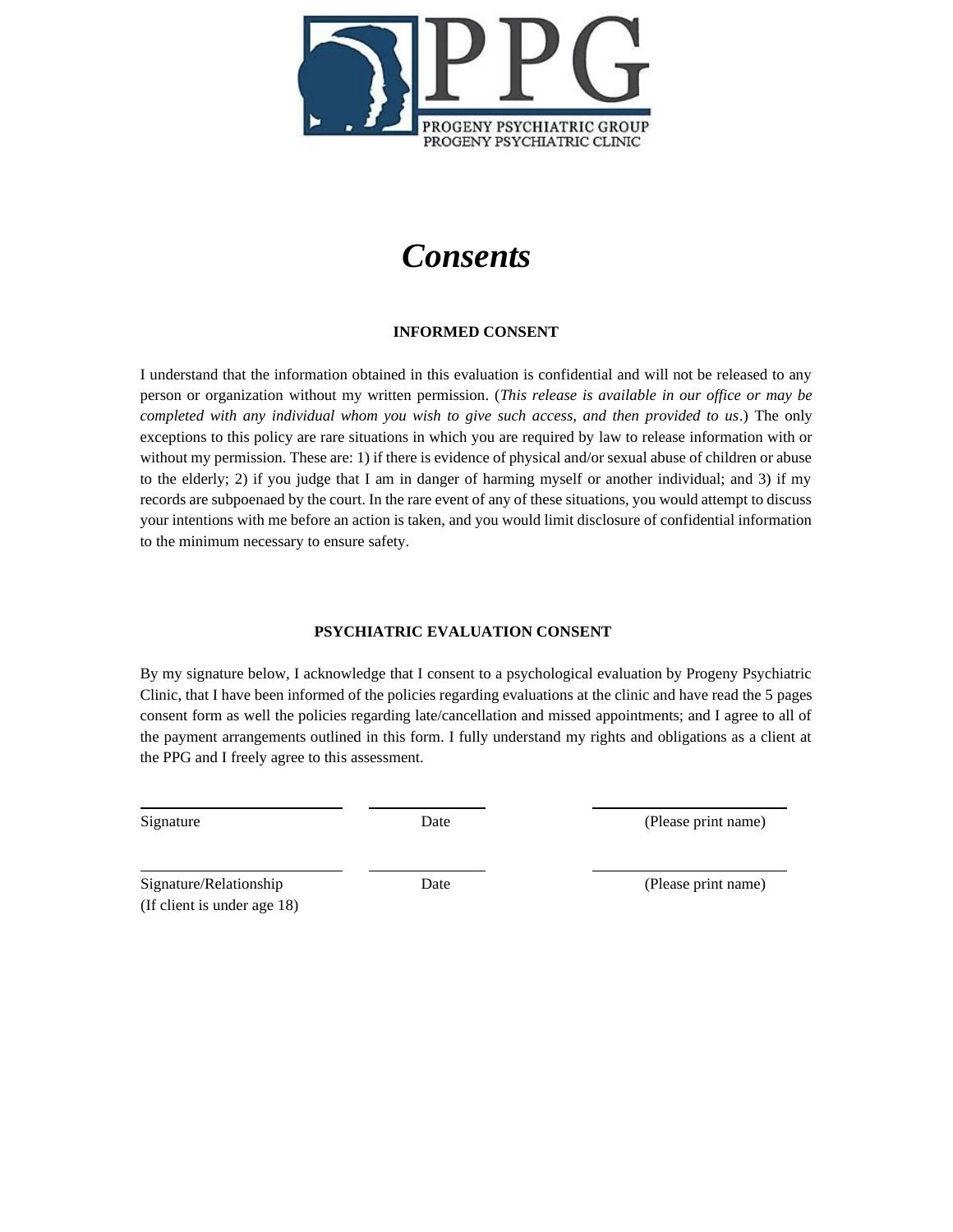

# *Confidentiality Agreements*

#### **CONFIDENTIALITY AGREEMENT**

#### **Privacy Policy**

*Confidentiality is the legal right to privacy for all patients who receive psychiatric and psychological services. Such as, all personal information presented to this office will not be discussed with persons or agents outside of this office except as authorized by a written release or as required by law. However, there are exceptions to confidentiality. Please be advised, all information discussed in this office will remain confidential except under the following conditions set forth in this agreement:*

- When you consent in writing for Progeny Psychiatric Clinic to release and disclose information to another entity or person (as detailed on the authorization to release PHI).
- *●* A breach of confidentiality is required or permitted by law. Examples include instances in which Progeny Psychiatric Clinic has a reasonable suspicion of child abuse, elder/dependent adult abuse, dangerousness toward self or others, and other matters subject to law.
- *●* Progeny Psychiatric Clinic in their discretion decide to obtain consultation on your case with a colleague or legal counsel, in which case no identifying information will be revealed.
- *●* You fail to make regular payments on your outstanding bill, which can result in your billing being turned over to a collection agency or submitted to small claims court.
- Upon notification of a social service agency case, wherein all information shared with Pacific Psychiatric Group will be conveyed to the assigned social worker and/or other SSA representative and agents.
- *●* If you are a party in litigation, including divorce litigation, and you tender your mental condition as an issue, your privilege may be waived. In custody case you may be required to waive your privilege to facilitate an evaluation by a court ordered evaluator. PPG may be required to produce your records and/or testify at deposition or trial if we are served with subpoenas or court orders. We cannot give you legal advice as to what action may or may not waive your privilege.
- *●* Please be aware that under California's Family Code, a parent without custody may still be entitled to information about his or her child's treatment.

#### **NOTE TO PARENTS ABOUT CHILDREN'S CONFIDENTIALITY**

If your child participated in treatment, it is important to allow him/her to develop a confidential relationship with his/her psychiatrist and/or therapist. As such, you understand that most personal information that your child discusses with his/her therapist will not ordinarily be shared with you. Rather your child's doctor will provide you with general summaries of your child's progress without private details. This office is committed to informing you about unusual or dangerous symptoms or behaviors (such as violence, child abuse, self-abuse, suicidality, or intentions to harm others, harm oneself, drive while intoxicated, etc.)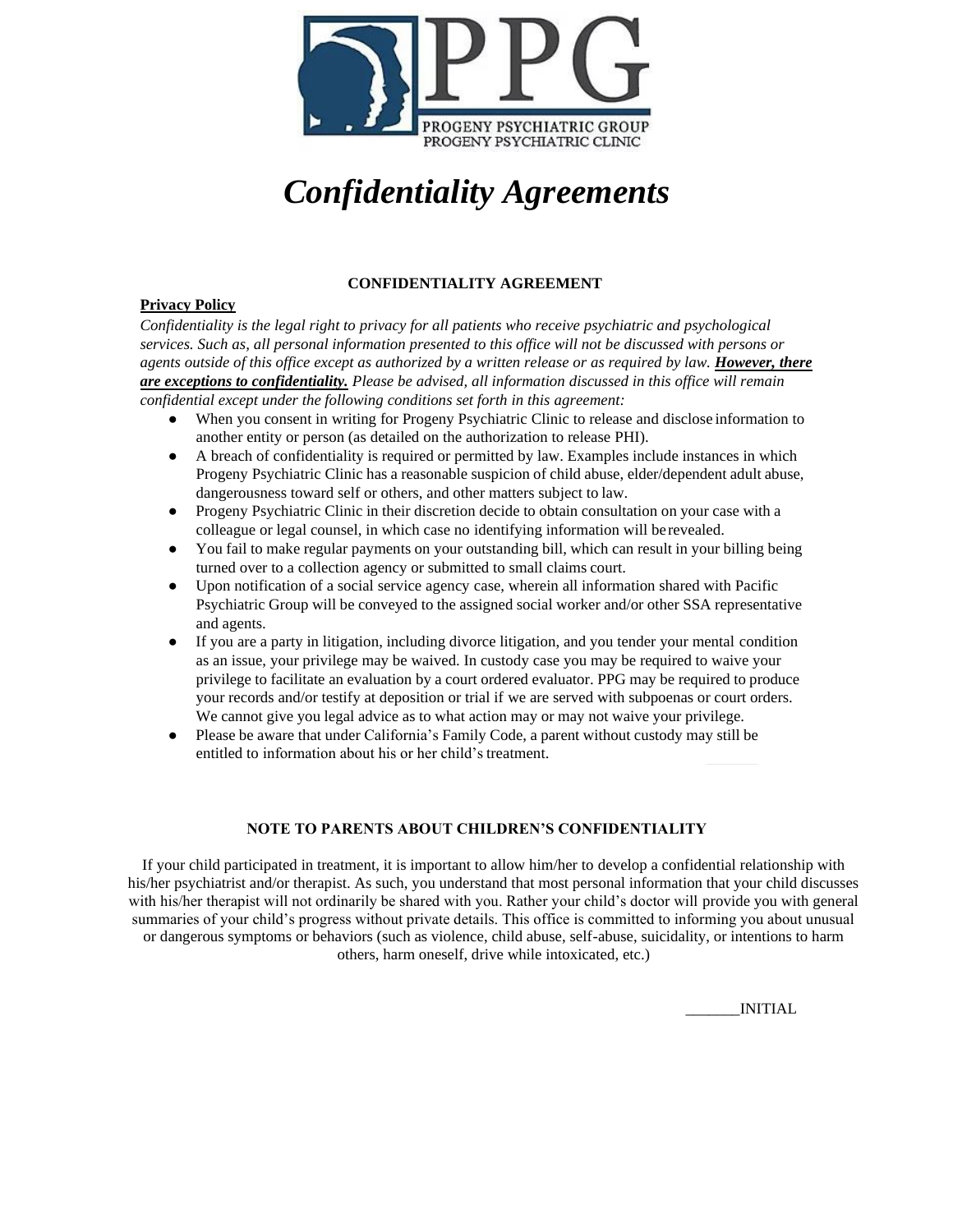

# *Clinic Policies*

#### **APPOINTMENT POLICIES**

Initial evaluations, assessments and full sessions are generally about 30 to 60 minutes in duration. Subsequent follow-up session ranges from 15-30 minutes in duration. Medication management sessions are about 15 minutes in duration, based on a case-to-case basis. However, these sessions may require more time than expected. All paperwork and submission of co-pay must be rendered before the beginning of the session. Please arrive 15 minutes before your scheduled appointment for ease of operations. Please respect time guidelines so that the next patient waiting is not affected. If returning after 1 year, you will be considered a new patient and must be re-evaluated.

#### **URGENT/EMERGENCY SERVICES**

We are an outpatient clinic and are not equipped to handle emergency medical services. We want to ensure that you are given proper care when you need it. For this reason, we recommend that if you experience any critical adverse reaction or present current suicidal ideation, please contact 911 or visit the nearest emergency room. After you have received urgent care, please follow up with your outpatient provider to discuss any changes made at the hospital (they will also recommend this before discharge).

#### **24-HOUR CANCELLATION POLICY & LATE ARRIVALS**

#### **Cancellation & late arrival phone number: 949-722-7118**

*Please store this number where it will be convenient for you if you need it.*

#### *LATE ARRIVALS:*

If you arrive late, it is the providers discretion to see you on that day or request to reschedule for a future date. Calling in to notify of late arrival does not guarantee you will be seen as we do not have a grace period.

#### *ABOUT THE 24-HOUR CANCELLATION POLICY:*

*All appointment cancellations or changes must be made within 24 hours, or the patient may accrue a no show fee.*

**Reason for this policy:** Notifying of your intention to cancel or reschedule 24 hours in advance gives an opportunity to schedule someone else for that time slot. This is important because others may be on a waiting list or may also be looking for an opportunity to reschedule for a different time. As much advance notice as possible is really appreciated.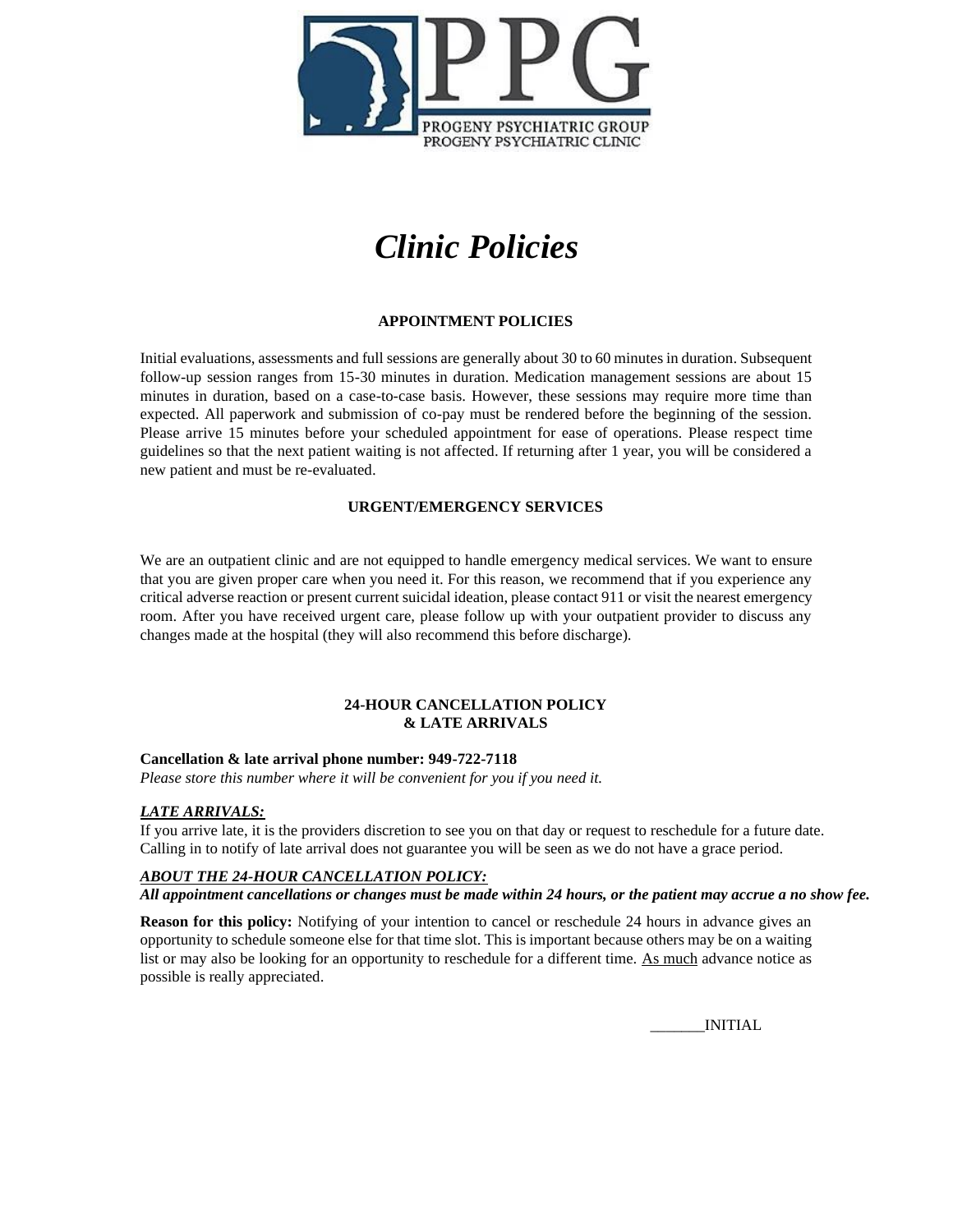

\*\*If you simply do not show up for a scheduled appointment, you will be charged for the missed appointment. \*\*An email or voicemail notification given within the time frame is acceptable as proper notification.

Because it is illegal to bill your insurance company for a missed appointment, you will be responsible for the full fee for the missed session out-of-pocket (resulting in a much higher payment than you may have paid for a kept appointment). The hourly cash-rate will vary per/hour per provider:

This cancellation policy is standard in the medical and mental health fields and will be strictly enforced. On occasion, there will be understandable reasons for missing appointments, but exceptions to this policy will be rare. If you have three (3) no shows within a calendar year, we will discontinue treatment services.

#### **REFILL POLICIES**

- You are responsible to notify the office at the time of your appointment if you are running out of medication so that we can avoid medication shortages.
- If you have mail-in series, you are responsible to mail the forms and prescriptions after we fill them out to avoid any confusion.
- Medication refills must be taken care of during your appointment, under unforeseen circumstances if you run out of medicines; please contact the office during regular business hours. We will be happy to refill your non-controlled medications if you have a scheduled follow-up appointment or will schedule you with the next available provider.
- Controlled lost/stolen prescriptions may require a police report and will only be refilled if clinically safe.
- Refills do not guarantee medication coverage, please speak to your pharmacy regarding coverage

#### **FORMS OF COMMUNICATION**

- You may contact our offices via: phone, email, online form submissions, yelp messaging, or voicemail.
- Please allow our front staff up to two business days to reply to your emails.
- Providers may have their own turn around time for responding to emails, please discuss this with your provider.
- Voicemails are returned within 1 business day. Please make sure to leave a full message so that we able to properly assist you.
- Our text and email reminders will be sent to the number and/or email you provided. These reminders are complimentary, please make sure to also keep note of your appointment. If at any time you would like to remove them, please advise our front staff.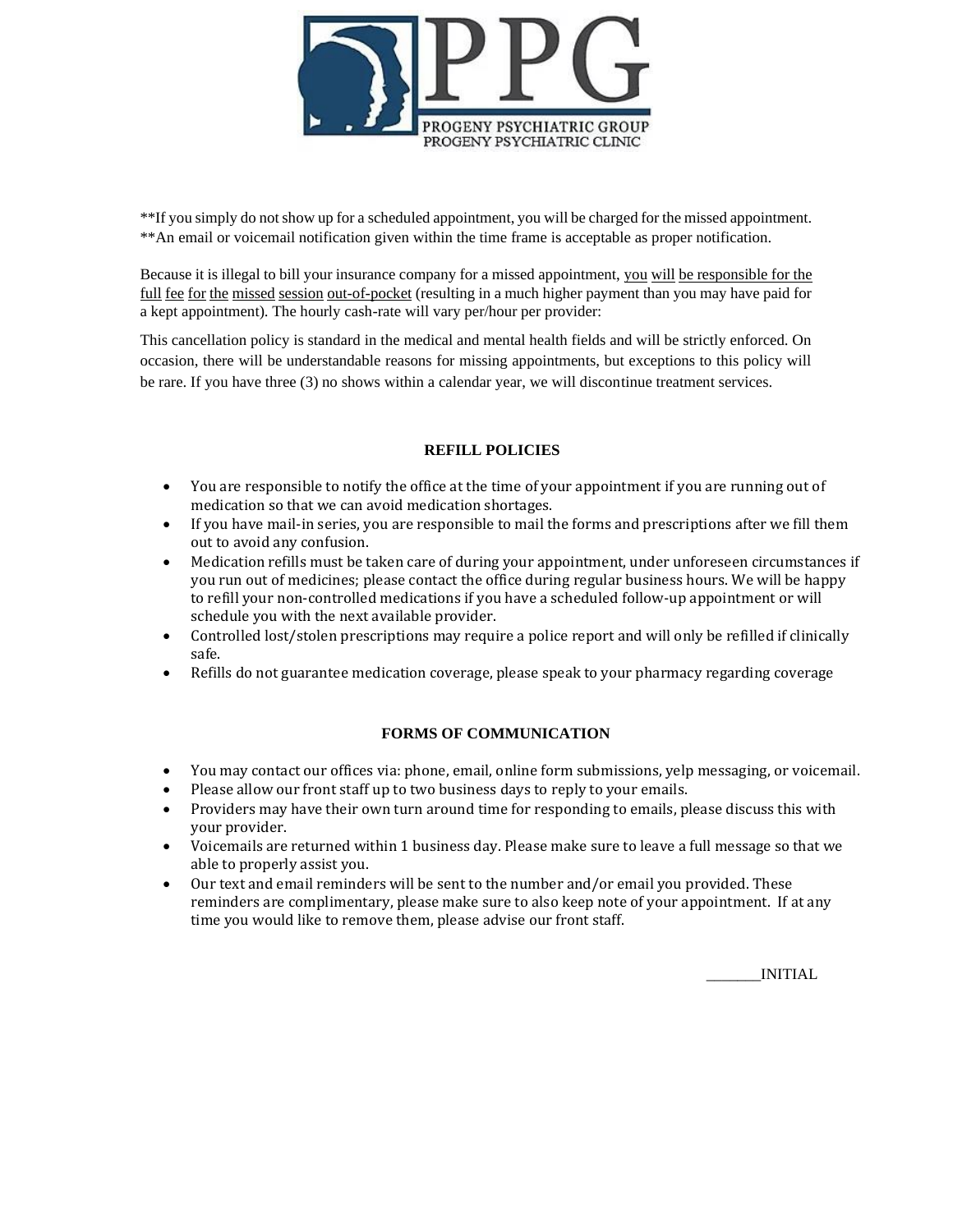

#### **FORMS/PAPERWORK**

Any requested forms must be discussed with your provider first. It is up to the provider's discretion to agree to forms, letters, and disability paperwork. Our general turnaround time on paperwork is 5 to 7 business days (up to 14 business days on some forms) but can vary in unforeseen circumstances. Please make sure to bring in your requests within a timely manner.

#### **PRIOR AUTHORIZATION**

Our office may submit PAS, for medications. It is the patient responsibility to make sure we have the most updated insurance, contact, and billing information so that we may submit it to the proper plan. Prior authorization approvals are not guaranteed and are dependent on your insurance. Prior authorizations may take 5 to 7 business days to complete, from the day we are notified of the request.

#### **SWITCHING PROVIDERS**

You can see another provider within our clinic if your provider is unavailable. This is not considered switching providers. Switching providers means you would like to stop care with your current provider and start your care with another. Our goal is for you to have an established relationship and continued care. We will limit switching providers after 2 times. When switching providers, it must be for a reason other than not agreeing to treatment plan (requesting particular medications that a provider declined, requesting increased dosages that a provider declined, requesting only controlled medications that a provider declines..etc.) Medications and care provided will be based on your provider's evaluation and **only** given when medically appropriate. If you do not agree to your treatment plan, we may ask that you seek a second opinion, outside of our clinic.

#### **PATIENT TERMINATION**

**Our mission is to provide quality care for all of our existing patients. The collaborative relationship between our office and our patients is essential to the care received and any damage to said collaboration may be detrimental. Please see below for possible reasons of discharge.** 

- **Noncompliant to treatment**
- **Failure to adhere to attendance policy**
- **Failure to adhere to clinic policies**
- **Aggressive or violent behavior with a set of the set of the set of the set of the set of the set of the set of the set of the set of the set of the set of the set of the set of the set of the set of the set of the set o**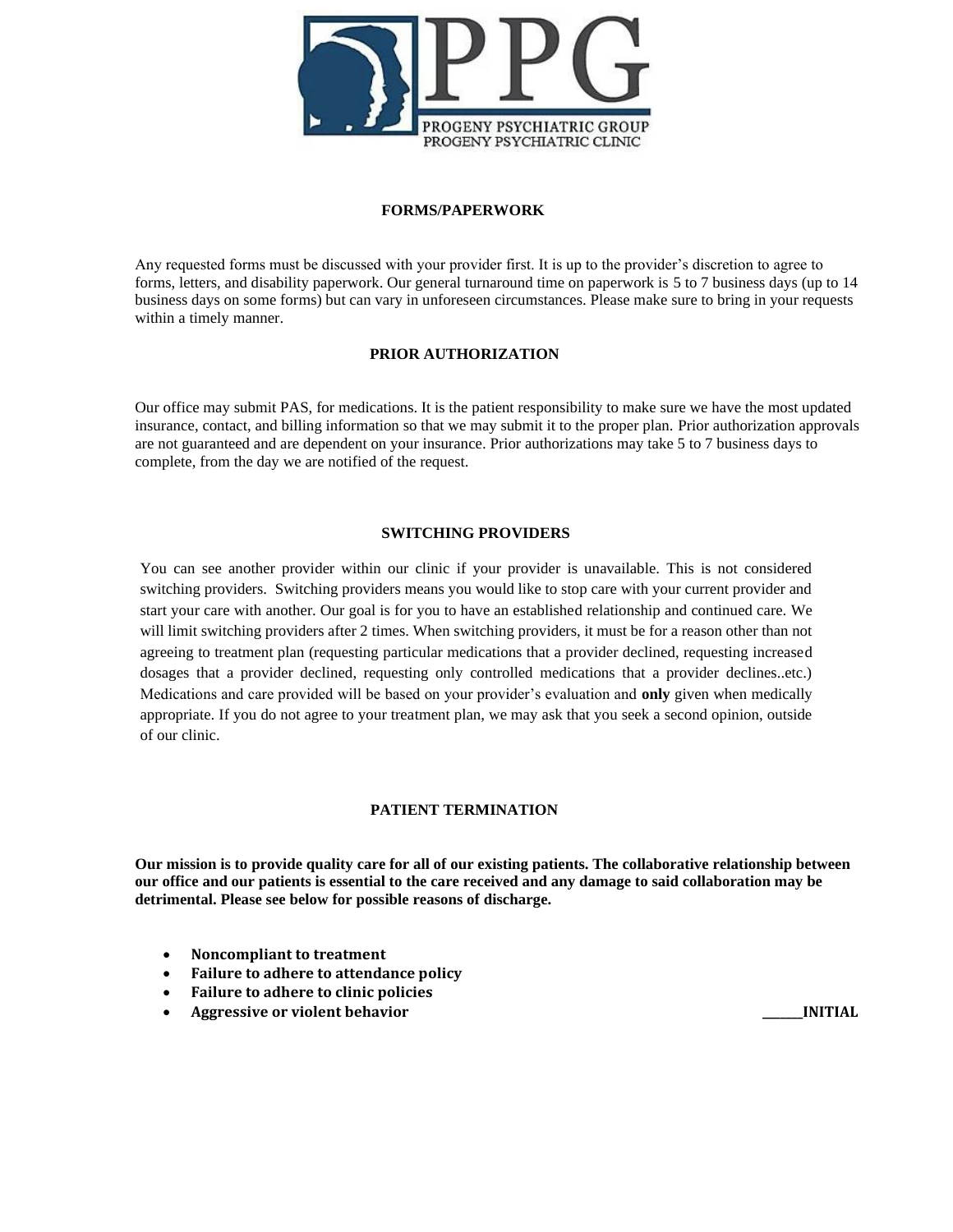

#### **FINANCIAL TERMS**

Please note, you are responsible for obtaining prior authorization for treatment from your insurance company. In addition, you are responsible for all co-pays and insurance services when rendered. Furthermore, I understand I am responsible for charges not covered by my insurance. I further agree if at any time during my treatment, I become aware that I am ineligible for insurance coverage, I will notify PPG immediately, I understand I will be financially responsible for 100% of the billed charges. Lastly, I agree to notify PPG of changes to my personal and or insurance information, we keep a current credit card on file.

**Medicare Patients, by signing below I agree to pay 20% of the Initial Visit, all follow-up visits, and any deductible amount.**

#### **OUR BILLING DEPARTMENT IS MIS BILLING, YOU MAY CONTACT THEM AT # 949-955-2101**

#### **PAYMENT TERMS AND UNCOVERED SERVICES**

I understand I will be charged the regular hourly rate of \$150-\$400 for services required outside of the treatment sessions. These services include consultations with other professionals. I will be charged a fee for conservatorship, petitions, disability forms, or any letter that is required for medical leave.

Please be advised, should it become necessary for PPG to employ an attorney to enforce any of these conditions hereof, I understand I will pay any/and all expenses so incurred included reasonable attorney fees.

**Types of Payment.** Services are payable in advance of each appointment. Please make checks payable to Progeny Psychiatric Clinic. Also, for your convenience, you may pay by cash or credit card. Please note, receipts will only be given by request at the beginning of your appointment.

**Prompt Payment**. Balances not paid within 30 days are considered "PAST DUE". Balances not paid within 60 days may be sent to our collections agency or pursed through small claims court. IF you are not able to make a full payment, you agree to make regular payments no less than \$100.00 until the balance is paid in full.

**Insurance Claims.** Please note, you are required to pay for all services rendered not covered by your insurance carrier.

**RETURN CHECK FEE.** Returned check fee is \$25.00. If for any reason a check is returned without having been paid, patient will pay an additional fifty dollars (\$50.00) as a non-sufficient fund's payment.

**RIGHT TO END THERAPY.** You have the right to end therapy at any time with no obligation expect to pay for completed services.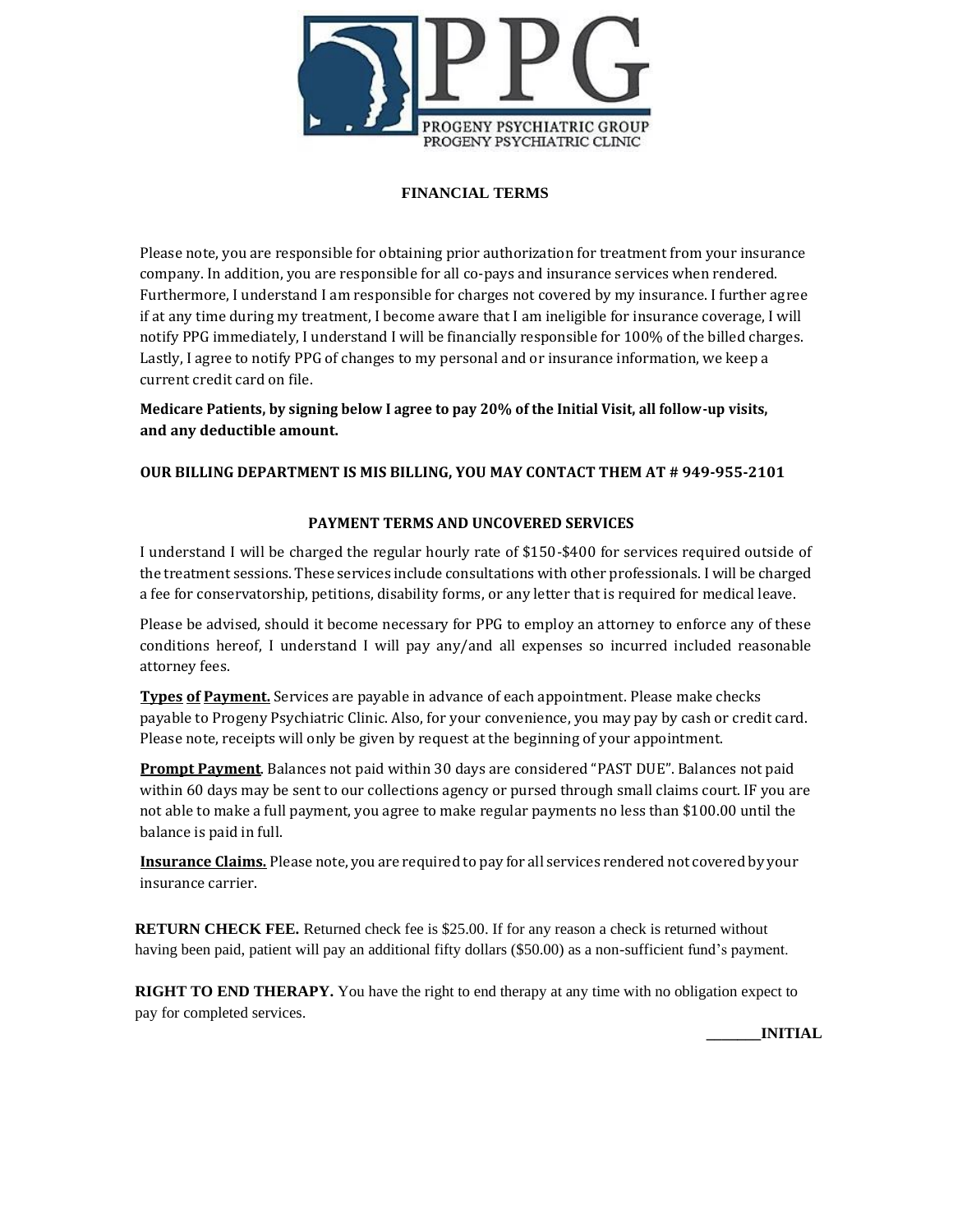

#### **FINANCIAL POLICIES**

Professional services and rates: Our professional services and rates are as follows:

| <b>Professional Services</b> | Times           | Rates MD/DO | Rates for NP/<br>PhD | Rates for<br><b>LCSW/LMFT</b> |
|------------------------------|-----------------|-------------|----------------------|-------------------------------|
|                              |                 |             |                      |                               |
| <b>Initial Visit</b>         | $30-40$ min     | \$400       | \$300                | \$150                         |
|                              | 60 min Therapy  |             |                      |                               |
| Follow Up                    | $15-20$ min     | \$250       | \$175                | \$150                         |
|                              | $60$ Min        |             |                      |                               |
| Missed Appointments          | No Call/No Show | \$50        | \$50                 | \$100                         |

|  |  | Forms, letters, and other non specific |
|--|--|----------------------------------------|
|  |  |                                        |

| Forms, Report Writing          |                         |                                      |                  |             |
|--------------------------------|-------------------------|--------------------------------------|------------------|-------------|
| (Treatment summaries,          | Prorated                | \$50                                 | \$50             | \$50        |
| disability, letters, etc.)     |                         | *Varies by                           | *Varies by       | *Varies by  |
| Conservatorship Forms          |                         | document                             | document         | document    |
| <b>Court-Related Services:</b> | Prorated                |                                      |                  |             |
| (any court-related)            | Half-Day minimum        | \$800                                | \$400            | \$400       |
| services, including            | for court attendance or | (Varies by Case)<br>(Varies by Case) |                  | (Varies by  |
| evaluation, depositions,       | standby status.         |                                      |                  | Case)       |
| conferencing, testimony,       | Retainer required in    |                                      |                  |             |
| preparation, standby and       | advance.                |                                      |                  |             |
| travel time, reports to be     |                         |                                      |                  |             |
| used for legal purposes        | <b>RETAINER FEE</b>     | \$2000                               | \$1000           |             |
| etc.)                          | To be paid prior to     | (Varies by Case)                     | (Varies by Case) | \$1000      |
|                                | court Date.             |                                      |                  | (Varies by) |
|                                |                         |                                      |                  | Case)       |